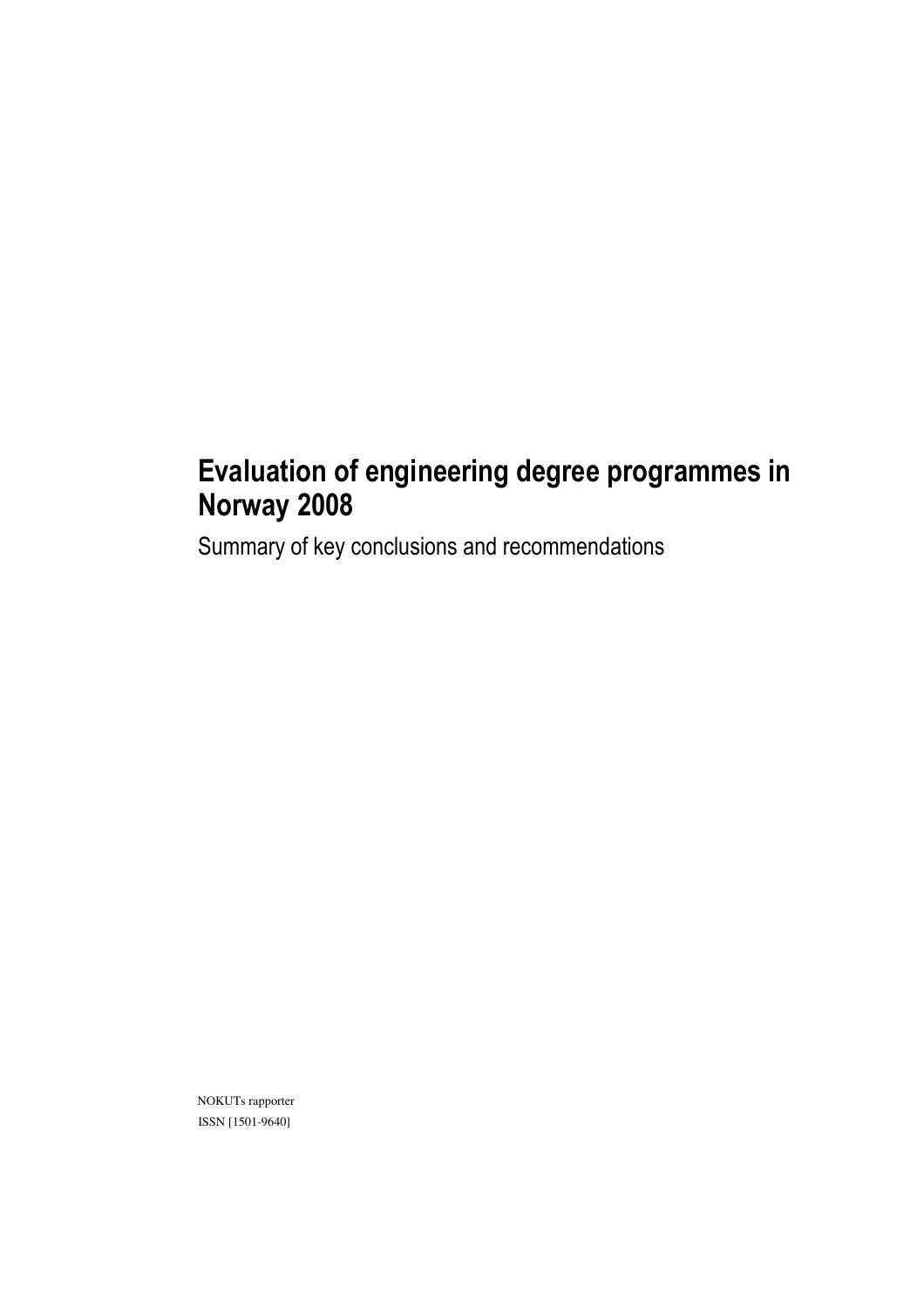#### Foreword

The evaluation of Norwegian degree programmes in engineering (2006-2008) performed by NOKUT (Norwegian Agency for Quality Assurance in Education) was commissioned by the Ministry of Education and Research. The background to the commissioned evaluation is described in the Ministry's letter of instruction. The evaluation was required to provide the best possible basis of information and expert opinion for further development of the study programmes. All relevant issues of significance for standards were to be evaluated.

The outcomes of the evaluation have been published in four reports:

*Evaluering av ingeniørutdanning 2006 – 2008. Del 1. Hovedrapport [Evaluation of Norwegian engineering degree programmes 2006- 2008. Part 1. Main report]*

*Evaluering av ingeniørutdanning 2006 – 2008. Del 2. Institusjonsrapporter [Evaluation of Norwegian engineering degree programmes 2006- 2008. Part 2. Institutional reports]* 

*Evaluering av ingeniørutdanning 2006 – 2008. Del 3. Faglig rapport [Evaluation of Norwegian engineering degree programmes 2006- 2008. Part 3. Academic report]* 

*Evaluering av ingeniørutdanning 2006 – 2008. Del 4. Avtakerrapport [Evaluation of Norwegian engineering degree programmes 2006- 2008. Part 4. Employers' report]* 

All the reports are available (in Norwegian only) on NOKUT's website:, www.nokut.no.

The present summary covers the themes given special attention by the Evaluation Committee.

A total of 20 experts were engaged by NOKUT at different phases of the evaluation. Five of these (the evaluation executive) had the general responsibility for the evaluation and the assessments and conclusions in all the reports except *Faglig rapport [Academic Report].* The evaluation executive was comprised of:

Manager: Birgitta Stymne Dr. Techn., former rector of the University of Gävle

Professor Mads Nygård, Dr.Techn., Norwegian University of Science and Technology

Professor Kai Borre, Dr.Techn., Aalborg University, Denmark

Annett Lundsgaard, engineer/project manager, Prosjekt- og teknologiledelse AS

Sam Zarrabi, student, Oslo University College, Norwegian Association of Students

NOKUT would like to thank the experts who performed the evaluation for their outstanding work. We would also like to thank everyone else who in various phases provided vital inputs and contributions for the evaluation. In particular, we would like to draw attention to the representatives of engineering degree programmes in Norway and thank them for their contribution in all phases of the evaluation.

Oslo, 18 September 2008

Chair of the Board Director

 $\Box$ 

Petter Aaslestad **Oddvar Haugland** 

 $\left\langle 2 \right\rangle \left\langle \right\rangle$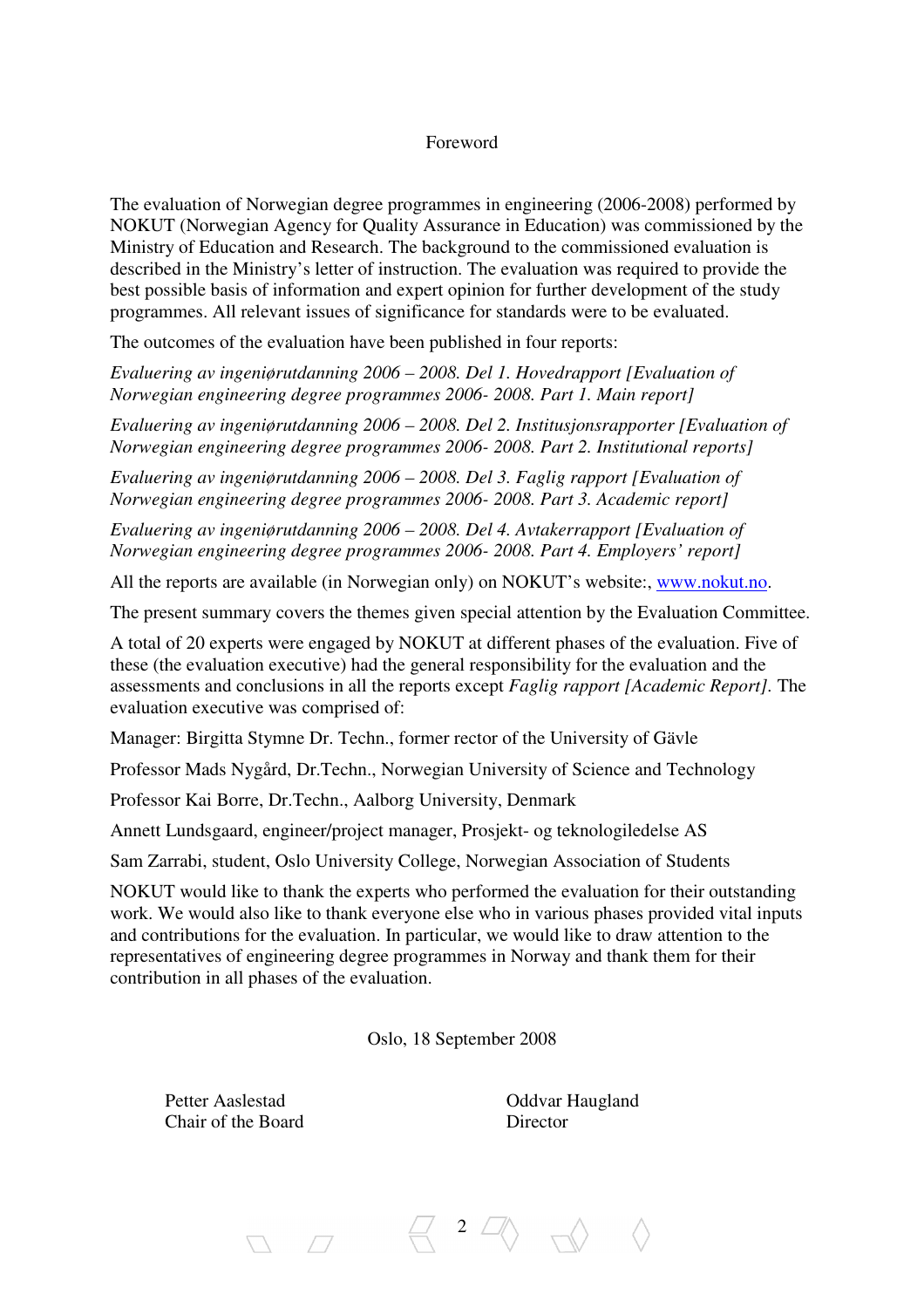# **1.** The content and standard of Norwegian engineering study programmes

### *1.1.* Academic and vocational content and standards

The academic standard of all the study programmes was found to be generally satisfactory. The requirements laid down in the national curriculum regulations for the distribution of credits (equivalent to ECTS credits) among core areas were found to be met in the majority of study programmes, with few exceptions. The number of credits is currently deficient for social science courses and also in mathematical and scientific core courses, especially in Chemistry and Environment.

The Norwegian engineering degree is a vocational degree, the purpose of which, unlike the now-obsolete title of 'sivilingeniør', now 'Master i Teknologi' (English: Master of Science), is to teach students to combine theoretical and technical expertise with practical skills. However, employers and others emphasise the importance of retaining the theoretical grounding, since it forms the basis for acquiring competencies in technological disciplines post graduation. Deficiencies were identified in respect of the opportunities for students to acquire practical skills over the course of their studies. However, the evaluation does not propose making work-experience compulsory within the constraints of the study programme's 180 credits. Instead, the proposal is for the education to be realigned in such a way as to promote more intensively contact between students and relevant business and industry, through activities such as project-based teaching and by business and industry becoming more involved in the study programmes, e.g. by offering mentoring schemes and summer jobs.

Technological advances in society have been and will continue to be considerable. In the present context, such advances are exemplified by the increasing importance of information technology not only in the field of computing per se, but also in disciplines such as surveying, photogrammetry, chemistry, biotechnology, design and production technology. In chemistry specifically, the advances are significant for surface and colloidal chemistry, and in materials engineering, nanotechnology is increasingly important. New combinations of disciplines have arisen such as mechatronics, which comprises elements from mechanical engineering, electronic engineering and computer engineering. The fields of design, environment and energy are evolving rapidly, and the global trend means that economisation of resources and sustainable development will be increasingly focal for technological advances.

It is essential that the Norwegian engineering study programmes be updated in step with prevailing trends, but without undermining their foundation or rendering them short-lived and rapidly obsolete. The national curriculum regulations allow for study programmes to be updated, but the evaluation indicates that the institutions of education to a great extent lack strategies for developing their programmes in this respect. Instead, development is by and large controlled by the requirements of local industry and by the level of access to resources. The institutions are also tempted to use the latest "trendy" programme designations in order to boost intake. Any update to study programmes should also not favour disciplines such as design to the detriment of science and technology. New study programmes should not be offered without allocation of sufficient resources in the form of teaching staff, teaching rooms and equipment.

 $\begin{array}{ccc} \n\Box & \Box & \n\end{array}$ 

 $\begin{array}{ccc}\n\hline\n\end{array}\n\begin{array}{ccc}\n3 & \n\hline\n\end{array}\n\begin{array}{ccc}\n\hline\n\end{array}\n\quad\n\begin{array}{ccc}\n\hline\n\end{array}\n\quad\n\begin{array}{ccc}\n\hline\n\end{array}\n\quad\n\begin{array}{ccc}\n\hline\n\end{array}\n\quad\n\end{array}\n\quad\n\begin{array}{ccc}\n\hline\n\end{array}\n\quad\n\begin{array}{ccc}\n\hline\n\end{array}\n\quad\n\begin{array}{ccc}\n\hline\n\end{array}\n\quad\n\begin{array}{ccc}\n\hline\n\end{array}\n\quad\n\begin{$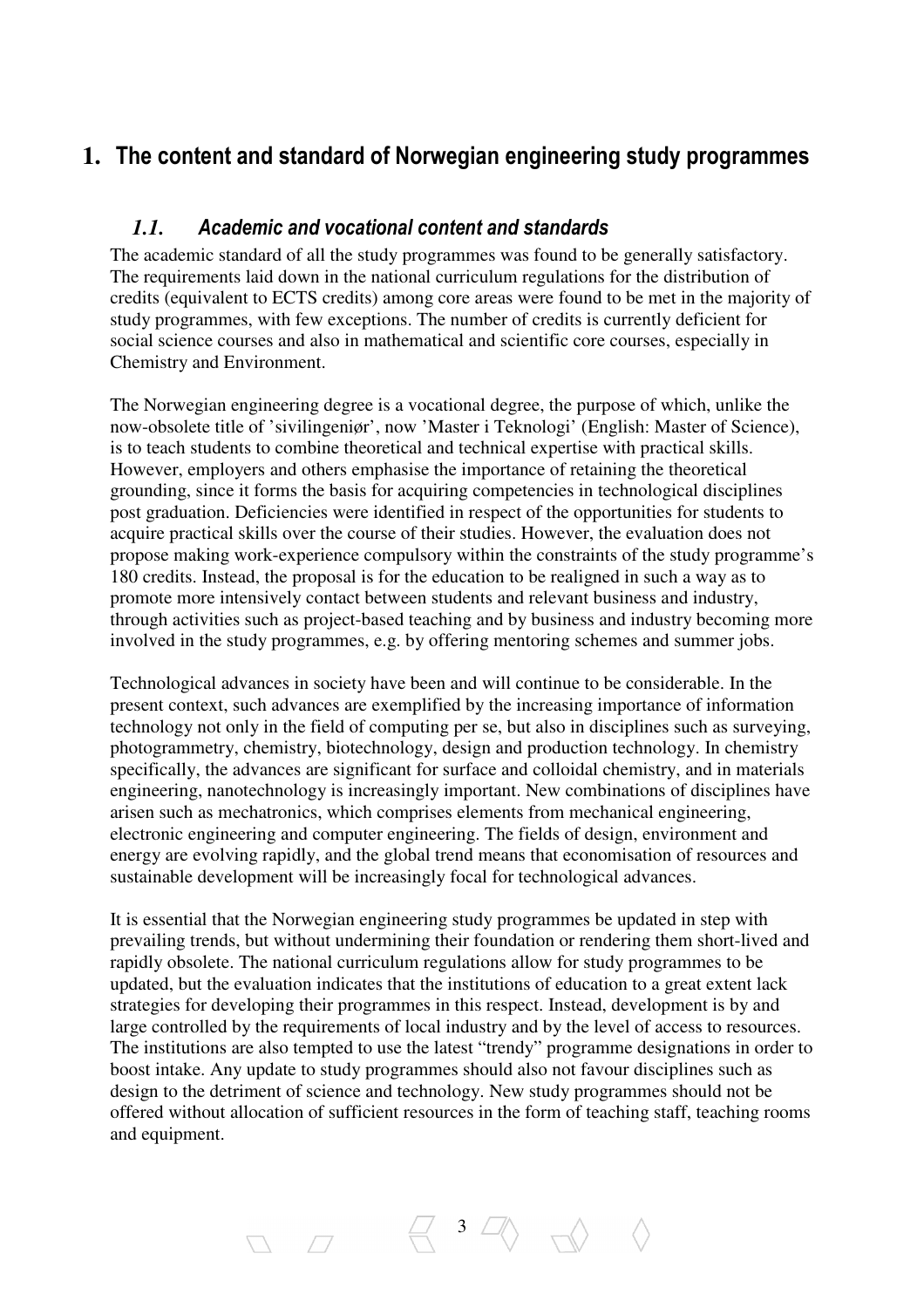## *1.2.* Relevance of the Norwegian engineering degree

"Relevant education" is taken to mean that the competence acquired from a first (BSc) degree is consistent with the expectations of business and industry, and meets the eligibility requirements for going on to take a master's degree. Equally, the requirements of the national curriculum regulations must be met.

Those sectors of business and industry which employ engineers generally perceive the academic qualifications of new engineering graduates as being of a high standard and of relevance, but find their practical skills in engineering to be deficient. With respect to development and problem-solving, they are found to have limited ability for making financial and environmental assessments in combination with their technological assessments. They also exhibit limited aptitude for project leadership and project management. The national curriculum regulations' requirement for engineers to be capable of identifying problems and specifying requirements for solutions is also not met, judging by the experience of employers.

The relevance of the degrees is often associated with the practical skills acquired by the students. For large companies, such skills in newly qualified engineers are of no practical significance, but may influence recruitment decisions if there are many applicants. Students admitted to a 3-year BSc engineering programme via the so-called "Y" path, that is, students who hold a certificate of completed apprenticeship, are often particularly attractive to companies.

The majority of BSc engineering programmes are adapted for continued studies at master's level, provided that the students supplement their mathematical foundation by elective courses. The lack of academia-research links in engineering, means that the students fail to gain sufficient training in critical thought, analysis and use of scientific method and source evaluation.

The institutions perform hardly any systematic surveys of past students as to the usefulness of the education they received.

 $\left\langle \begin{array}{cc} 4 & \angle \ \end{array} \right\rangle$ 

 $\begin{array}{ccc} \square & \square & \end{array}$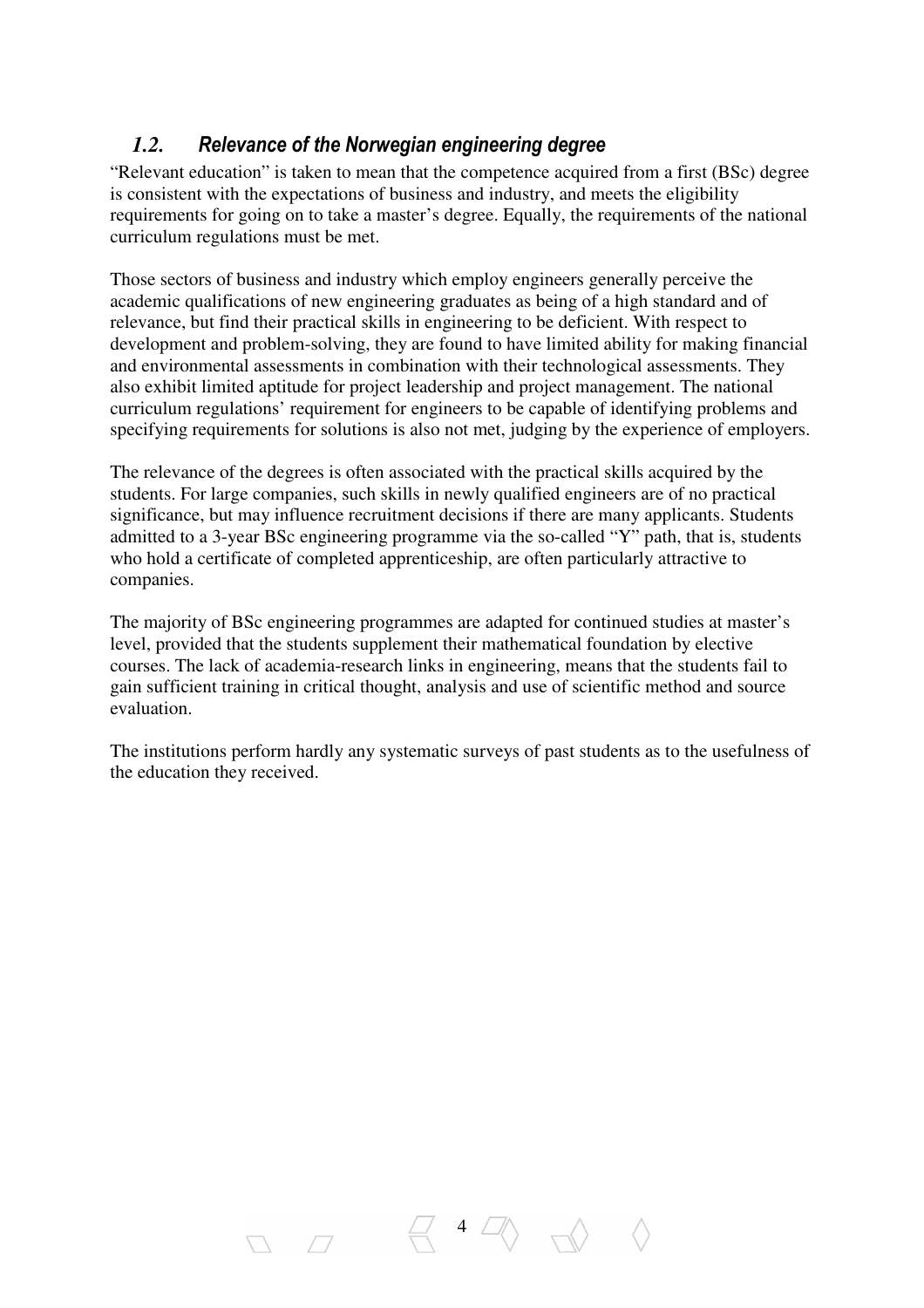# **2.** Areas requiring special initiatives to raise standards

# *2.1.* Research-based training

By law, engineering study programmes are to be research-based. The importance of researchbased training has been much discussed, but if the concept is interpreted as a requirement for tutors with research training to teach the core technology subjects, then many of the programmes are failing to meet this requirement. And if the definition also covers the requirement for there to be a research centre present in the given field, then certainly few study programmes are research-based.

Building up research activity calls for resources, well-founded, fully-backed strategies and long-range commitment.

With their existing resources, the institutions will even now be able to implement a number of initiatives to improve the research links in the training, but the evaluation indicates that resources are in too short supply to intensify R&D activities. To a certain extent, this form of development can be financed through external funding, although if this is the sole basis, it will render the institutions vulnerable. The authorities must ensure that the institutions of higher education receive sufficient State funding to develop their R&D activities as a basis for being able to perform their statutory obligations. Use of State funding must be subject to quality control through formalised contact with relevant external research communities. Use of the funding should also be coordinated nationally as part of a drive to create larger science and technology communities.

## *2.2.* The educational skills of the teaching staff

 $\begin{array}{ccc} \n\Box & \Box & \n\end{array}$ 

The teaching staff have different, given preconditions for passing on skills and knowledge, and the students have varying views on the best way for them to acquire these skills and knowledge. It is therefore not possible to prescribe general rules or requirements to guarantee the aptitude of teaching staff. Against that, the institutions themselves could require that teaching staff complete relevant training in teaching skills.

There are deficiencies in the teaching skills among staff on the engineering degree programmes. Measures will need to be instituted to bring about improvements. Newly appointed staff should be required to meet the existing requirement of teaching skills, and all institutions offering engineering degrees should provide a compulsory teaching engineering course for those who do not have this or equivalent skills.

The course should be tailored to the scientific and technological disciplines and to the teaching methods employed on BSc engineering programmes. In terms of resources, this type of course should be designed at the national level, with expert educators to provide the training. The course should ideally consist of a foundation component to be completed immediately upon taking up an appointment, and then one or more supplementary courses to be taken after the member of staff has gained a certain amount of teaching experience. In total, the course should be worth 30 credits. It is important that teaching staff are given the opportunity for updating their teaching skills later on during their tenure. For staff with

 $\begin{array}{ccccc} & 5 & \mathbb{Z} & \\ \end{array}$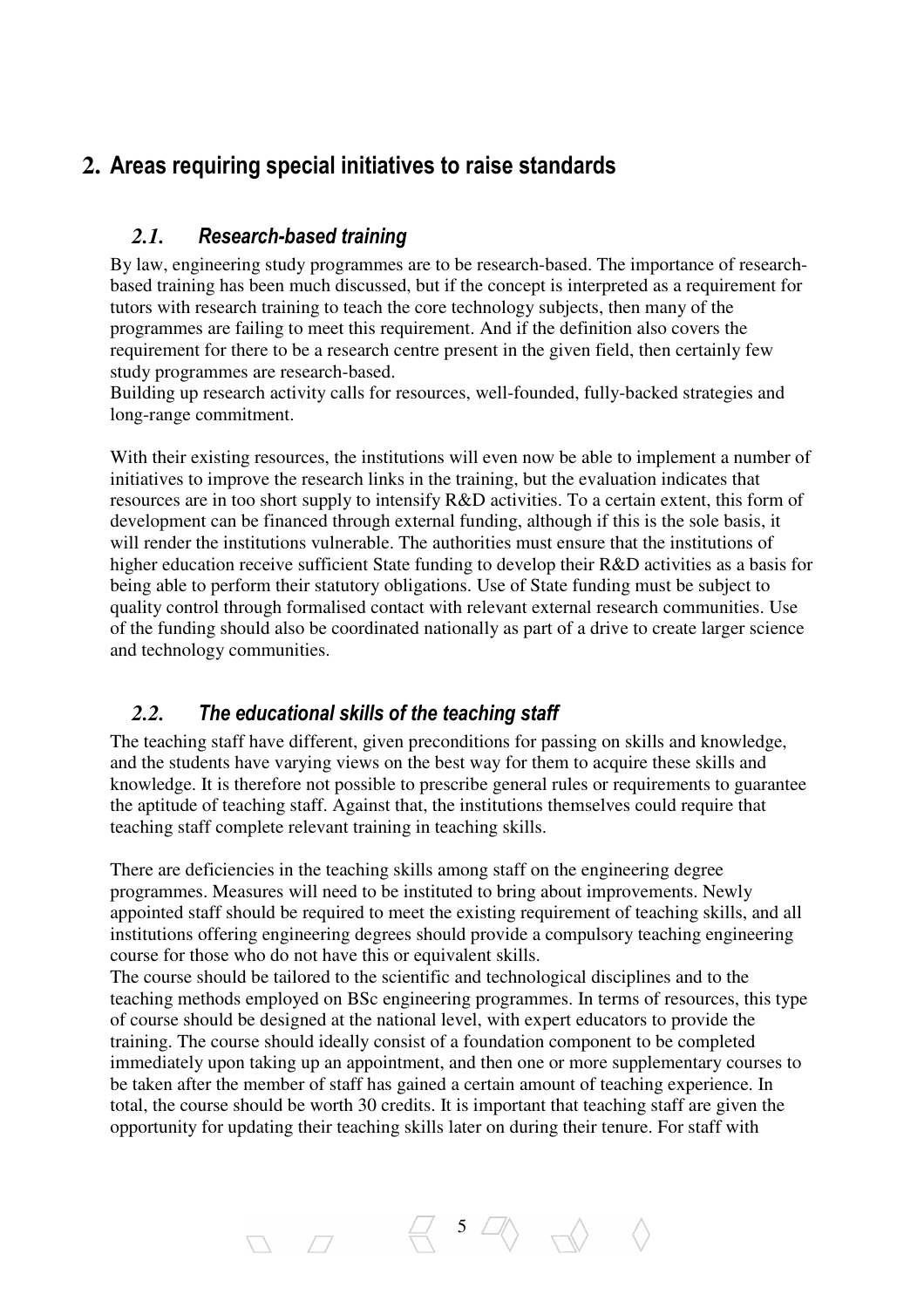inadequate language skills in Norwegian or English, individual arrangements will need to be made.

### *2.3.* Internationalisation

On the whole, the institutions do not give priority to international collaboration and the rate of both student and staff exchanges is low. The objectives and strategies for international collaboration embraced by the institutions are ineffectual. Although a number of institutions regard internationalisation as a quality driver, few of them actively use internationalisation as a means of raising standards. Internationalisation is commonly regarded as synonymous with student and staff exchanges, and even these are not given high priority.

The institutions should step up their international activities. The object should be for internationalisation to be an element in quality assuring the study programmes, and also for it to give the programmes international relevance in the interests of both further studies and job opportunities. International networks provide opportunities for comparing the content of the programmes and the academic level, for obtaining information about new educational methods, for making contacts to arrange student exchanges and for gaining insights into international trends. Management at the institutions should increase its commitment to international collaboration and exchange, allocate the necessary resources and in other ways facilitate internationalisation of the degree programmes.

## *2.4.* Throughput

Throughput is low. Only 44% of students who commenced their studies in autumn 2003 had been awarded degrees by 1 October 2006. The skills acquired by students in each academic year may be expressed as credit output per student, and this was on average 45 credits out of a nominal annual output of 60. The low throughout is due in part to the high drop-out rate, and to the fact that student progression is lower than the norm.

The low throughput entails financial loss for the student and the institution. Private-sector enterprise and other employers in society are not obtaining the skills which the State's investment in education presupposes. For the students, the drop-out rate also carries the risk of human tragedy as a result of a sense of personal failure. The institutions should without delay step up their efforts to improve student throughput.

The institutions earmark extensive resources for following up students, especially in the first year of their degree. This should be supplemented by other, more intensive measures. Greater attention should be devoted to the quality of student intake. The institutions should have routines in place for obtaining a systematic overview of the quality of students they have admitted, and in the case of local admissions should give priority to quality rather than quantity. The design and execution of study programmes for students admitted via the TRES and Y paths respectively, both of which exhibit deficiencies in respect of admission criteria for scientific and mathematical proficiencies, must be subjected to quality control.

At the national level, a review should be undertaken of the content of and requirements for mathematics at upper secondary school level. Since the high drop-out rate or studies deferral rate is attributable to inadequate grounding in mathematics, it is proposed that the Ministry

6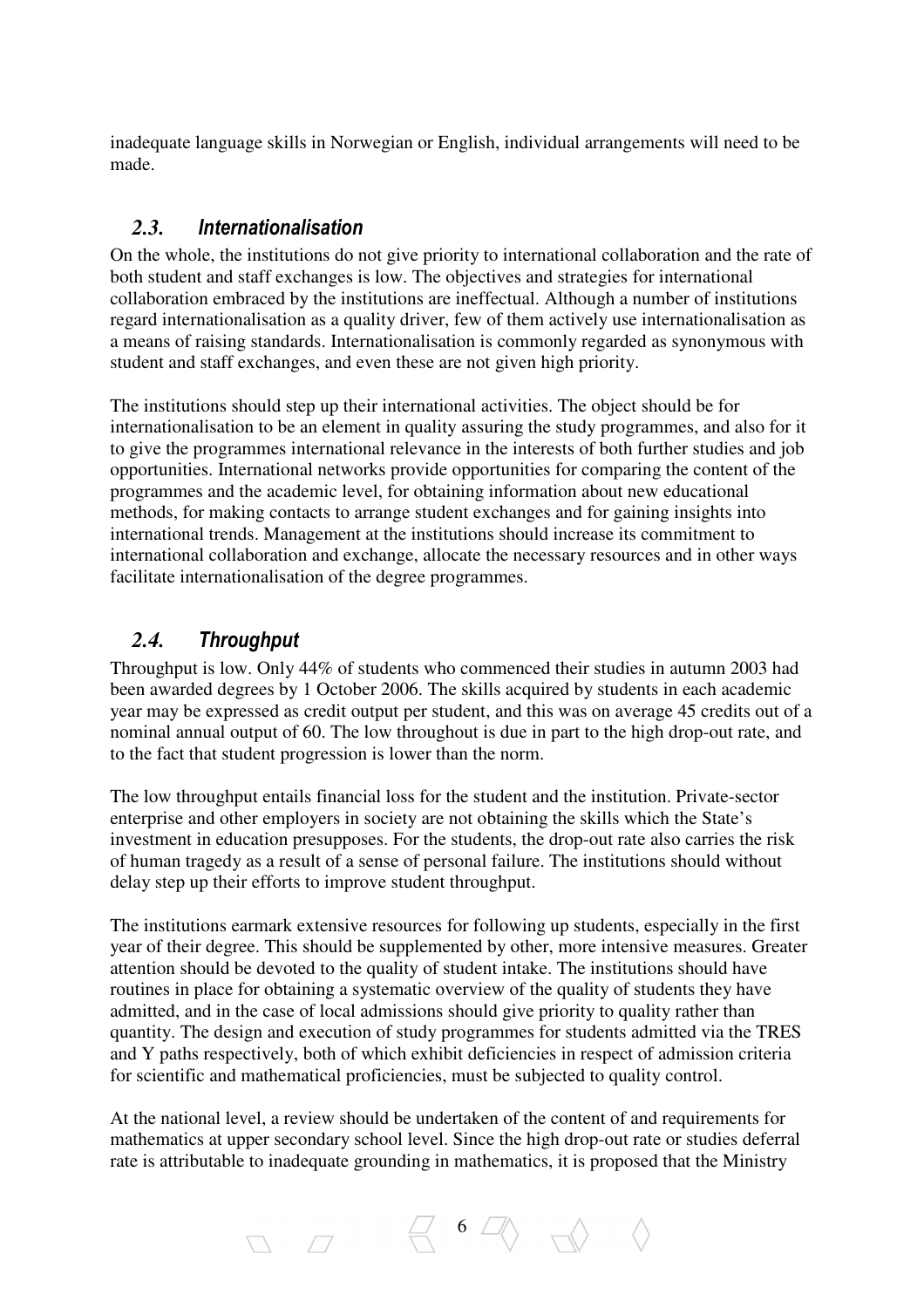carry out a trial programme at a limited number of institutions, where admissions to study engineering would be subject to a minimum grade in mathematics.

.

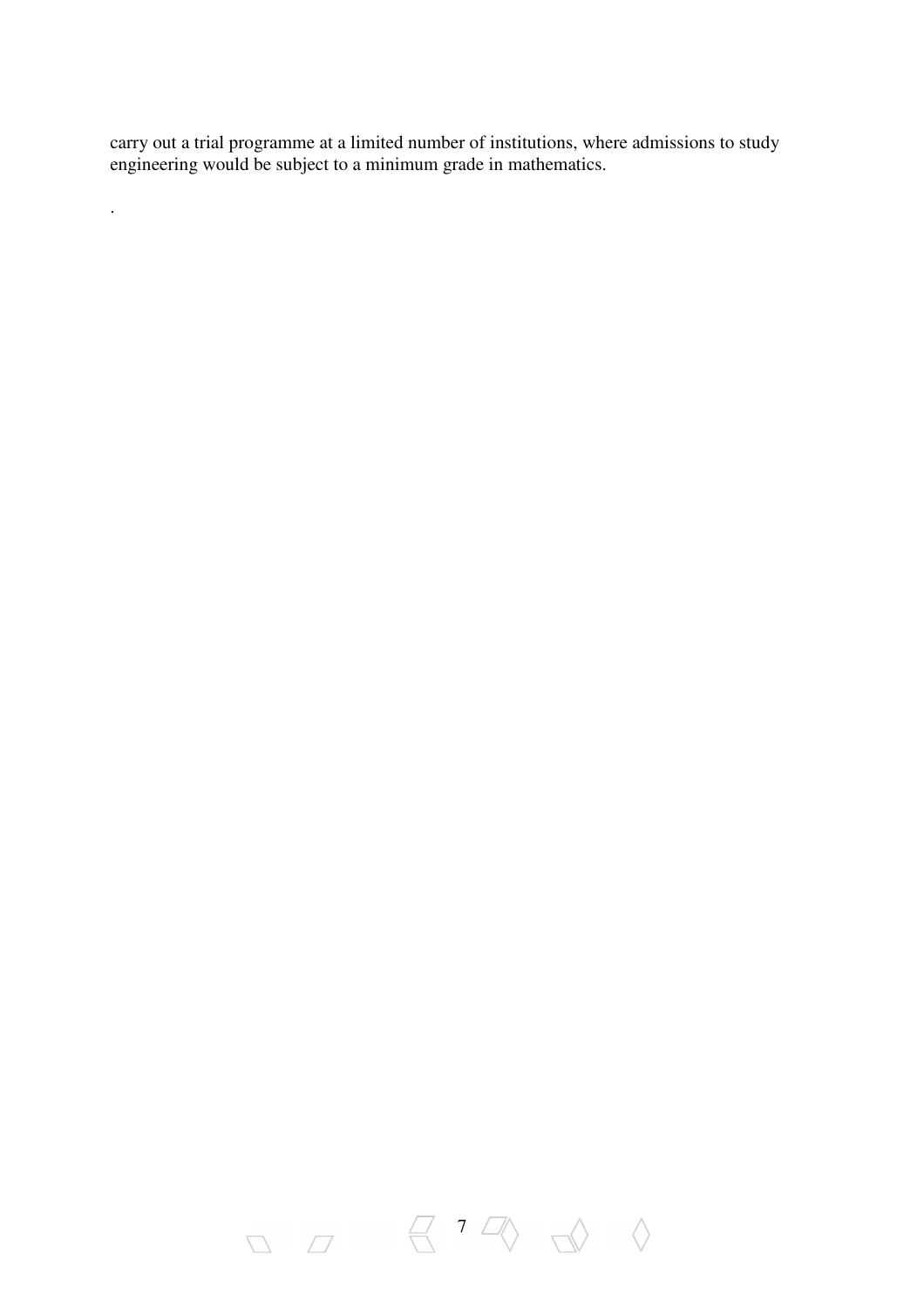# **3.** Problem areas with a national perspective

# *3.1.* Organisation

The institutions tend to offer a wide range of study programmes in order to cater for regional business and industry preferences for skills in diverse fields in order to extend corporate capability. The limited number of students is then spread across different programmes and disciplines, which results in many, but small, academic centres. Changes will need to be made to reverse this trend.

The institutions' activities should be coordinated in order to get more benefit out of the resources available in the interests of academic activity, administration and equipment. This could be achieved by coordinating at the national level the various study options within the various programme areas and within the regions. This would make it possible to offer the students stronger academic centres with high standards of teaching. A national system of coordination should also comprise the development of research centres and master's degree programmes.

In spite of the fact that the institutions regard each other as competitors for both students and resources, they should, in order to raise standards, economise on resources and reduce their vulnerability and strive for more extensive collaboration in several areas. Institutions in geographical proximity to each other should collaborate on staff resources.

Organisational/disciplinary networks should for example be able to join forces to draw up joint criteria for evaluation of the skills acquired by graduates of their study programmes

- discuss and devise benchmarking systems for existing and new study programmes, forms of joint examination, graduate surveys, courses in study technique and research methods, procurement and use of equipment

- discuss meaningful integration of the Chemistry and Environment course in the various programmes and disciplines

- improve the students' eligibility for admission to master's programmes in collaboration with institutions offering such programmes.

### *3.2.* Recruitment

The number of applicants for places on Norwegian engineering programmes has increased slightly in recent years – however, the majority of institutions tend to admit *all* eligible applicants. In autumn 2006, there were some 3,000 student admissions, approx. 14% of which were women. 23% found places through local admissions. Many of the institutions find that they have capacity for an increased intake. Local intake via the TRES and Y paths has increased in recent years, and an increasing number of university colleges are introducing an alternative first year of study for students admitted via the Y path.

The main problem in recruitment is that the number of students with the upper secondary school level qualifications (3MX=mathematics advanced standard level, 2FY=physics

8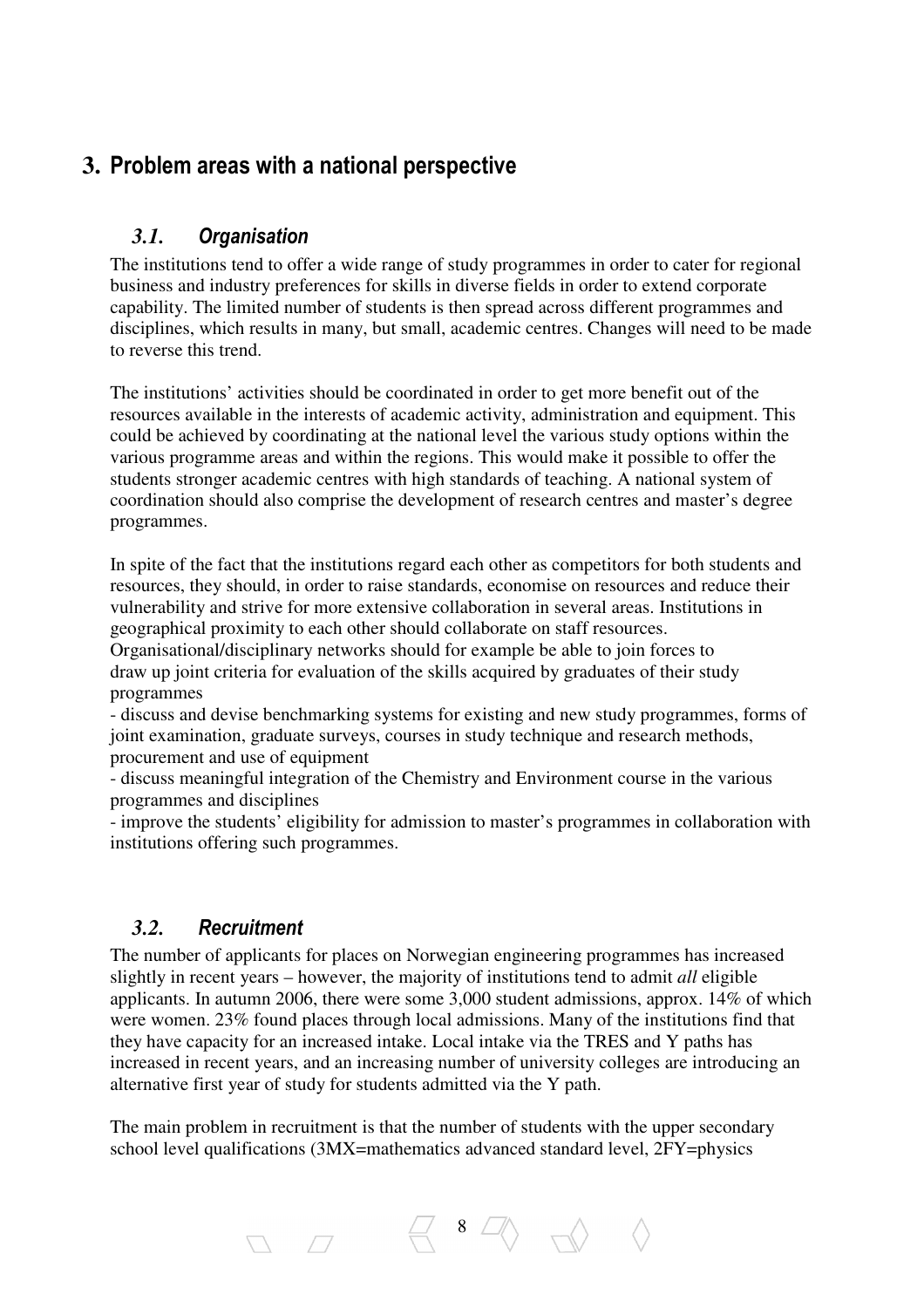standard level) required for a place on an engineering programme is limited, and that those who meet the requirement tend on the whole to apply for other degree programmes. The recruitment base has been extended in recent years through admissions via the TRES and Y paths, but even these have their limitations. Admissions via the Y path are likely to increase in future until the number of eligible applicants among young persons in employment who hold a certificate of completed apprenticeship decreases, after which applications will stabilise at a lower level. In order to achieve further increases in recruitment, measures at the national level will be necessary for promoting interest in science and technology among secondary school pupils and those in continuing education. Experiences from the measures instituted in Denmark and now also in Sweden should be useful to that end. In these countries, the authorities, allied with organisations associated with the companies that employ engineers, have, for example, launched a nationwide campaign designed to change perceptions of and attitudes to engineering as a profession.

The institutions in Norway must continue their efforts to actively recruit students. Previous measures should be evaluated more extensively, and unique study programmes should be better marketed nationwide. Companies and local organisations should to a greater extent be involved in recruitment activities.

Recruitment of women should continue to be given due attention, and the institutions should keep themselves abreast of research on choice of education. Various explanatory models seek to shed light on the conventionality of education choices among Norwegian women and men. In development of the study programmes in future, the academic content and teaching programmes should be designed so as to attract both sexes to the study programmes offered.

 $9\sqrt{ }$ 

 $\nabla \cdot \overline{Z}$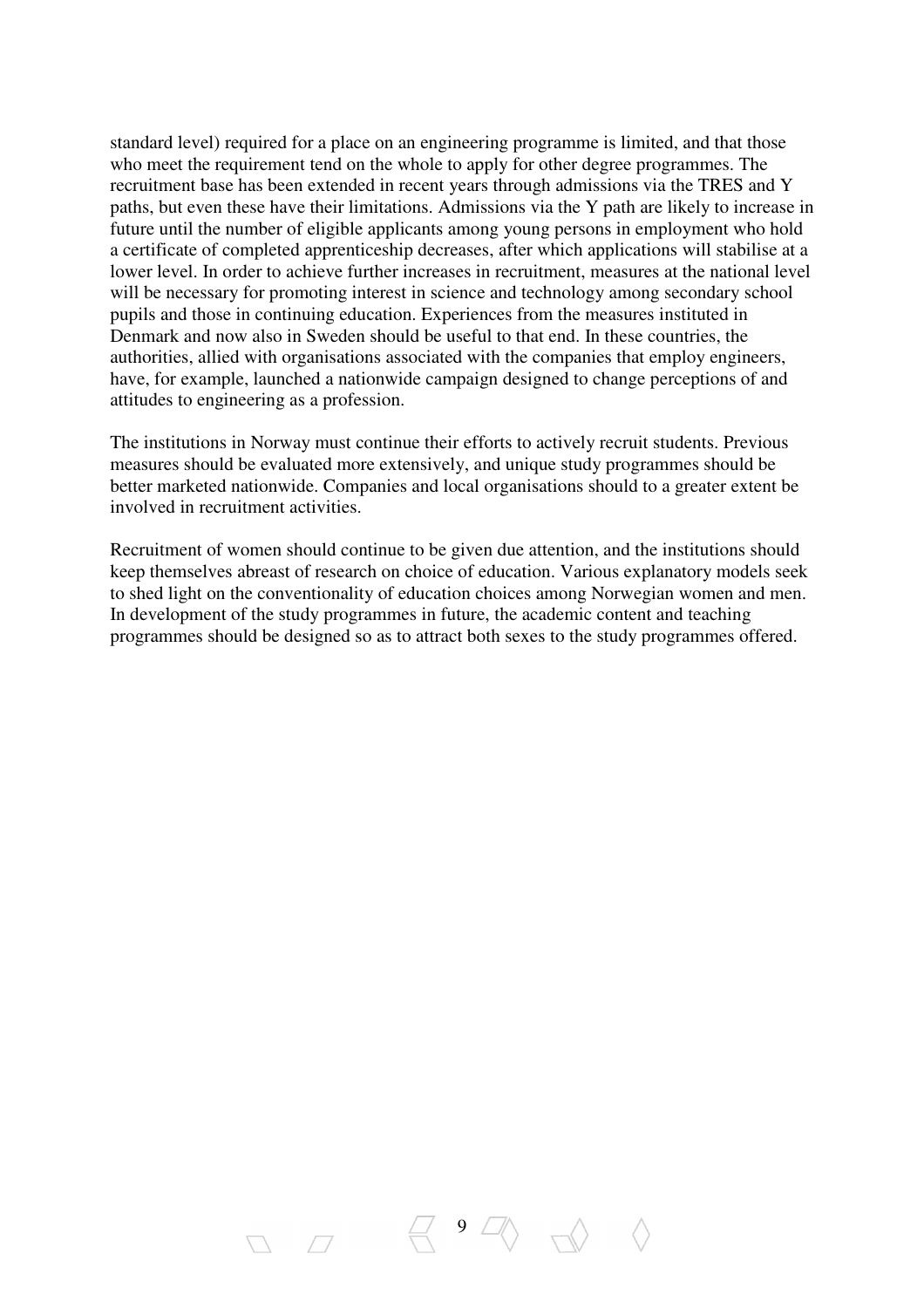# **4.** Competencies on graduation

The general finding of the experts was that the students' competencies on graduation from the study programmes is satisfactory provided that they achieve at least average marks. The evaluation was based on study plans and programme curricula and sample examination questions and main assignments. The competencies on graduation metric reflects the scholastic attainment of the students, but offers little indication as to whether the students have achieved the other national curriculum objectives of skills and attitudes acquired.

The institutions' own objectives for their study programmes tend to embody very little in the way of skills and attitudes. In the instances where such objectives are present, they are not described explicitly in concrete terms so that students may comprehend what they entail in practice. The extent to which the competencies have been acquired should be measured using other methods than those currently in use for measuring scholastic attainment; however, such methods have not been developed by the institutions.

Making the teaching more project-based offers a means of exercising and evaluating the students' communication skills, of participating in interdisciplinary collaboration and demonstrating professional and ethical practices. Project-based teaching also provides practice in project management and in making general technological and social science (including economics) evaluations. However, the deficient research links on the study programmes reduce the opportunities for giving students the skills and abilities to identify problems and specify requirements for solutions to problems.

The institutions have only to a very modest extent started the process of drawing up objectives for learning outcomes to describe the level of knowledge, comprehension and skills students are to have attained on completing individual courses. If the study programmes are to have any international value for the students, the process of producing such descriptions will need to be intensified.

There is a marked tendency for institutions to make differing requirements in evaluation of main assignments. Procedure regarded as a matter of routine at one institution, may at another be regarded as advanced technology. Differing requirements are also made for marking schemes. This may have come about as a result of reduced use of external examiners in evaluating examination papers and main assignments. The result may be that companies choose to employ applicants on the basis of which institution they obtained their degree from. This trend is cause for concern and could be avoided by the university colleges establishing disciplinary networks, joint examination schemes and more extensive use of external examiners.

 $\Box$  10  $\Box \Diamond$ 

 $\nabla \cdot \nabla$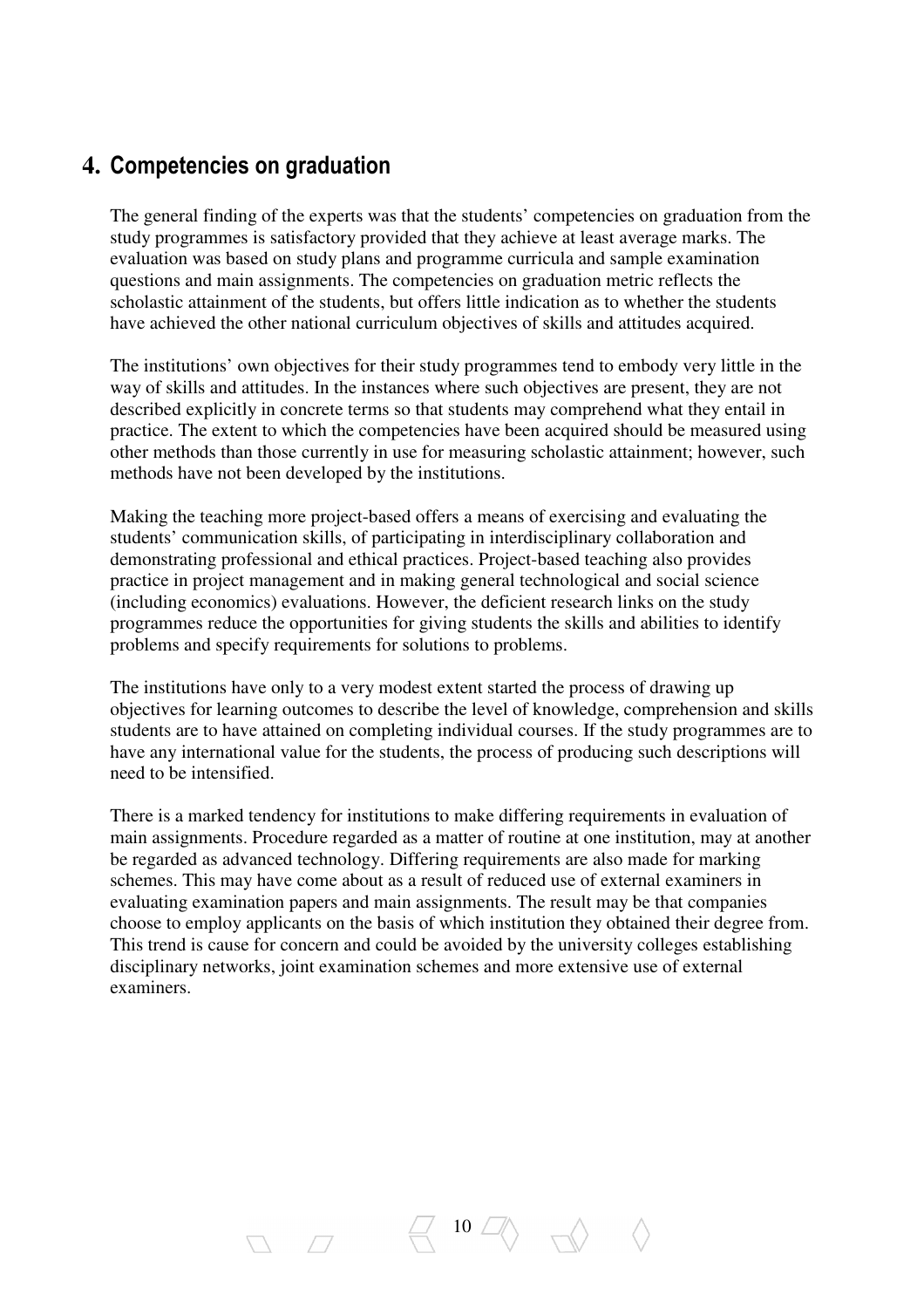# **5.** The strengths of Norwegian engineering degree programmes

## *5.1.* Links with private-sector enterprise

The majority of the institutions have close links with companies in the surrounding region. Many study programmes were developed on the basis of private-sector requirements, and know-how exchange takes place between the institutions and companies. The students are given opportunities for forging early links with their future profession; the degree programmes are vocational.

The institutions have demonstrated that it is possible to ally a stable theoretical grounding with vocational skills in a degree programme, which is consistent with the objects of the national curriculum regulations for the programmes, and which constitute the profile and strengths of this bachelor of science degree as opposed to that of the Norwegian master of science. Realisation of this objective has been made possible through the excellent links with business and industry.

However there is still potential for improvement for many of the institutions. Links with business and industry should to a greater extent be formalised by concluding long-term agreements. Collaboration in networks of companies renders the institution less vulnerable than collaboration with a single company. Organised competency building is scarcely practised at present, and could be improved through increased use of mentoring schemes, and assignment-based training. Serving on the boards of companies provides useful insights into how they operate, and here a certain reciprocity should be aimed for in establishing partnerships between an institution of higher education and private-sector enterprises.

# *5.2.* Study environment

 The majority of the engineering degree programmes have relatively new and suitable premises offering access to excellent libraries.

Small education centres offer possibilities for proximity between students and staff, and where this occurs, both sides find it to be a great benefit. Teaching staff often maintain an "open door policy" and can be a help to students outside the lecture theatres also. One risk of this proximity between students and staff is that the student's formal recourse to influence their studies at departmental level will be given lower priority. However, constructive, informal contact cannot replace, but only supplement formal contact.

 $\Box$  11  $\Box$   $\Diamond$   $\Diamond$